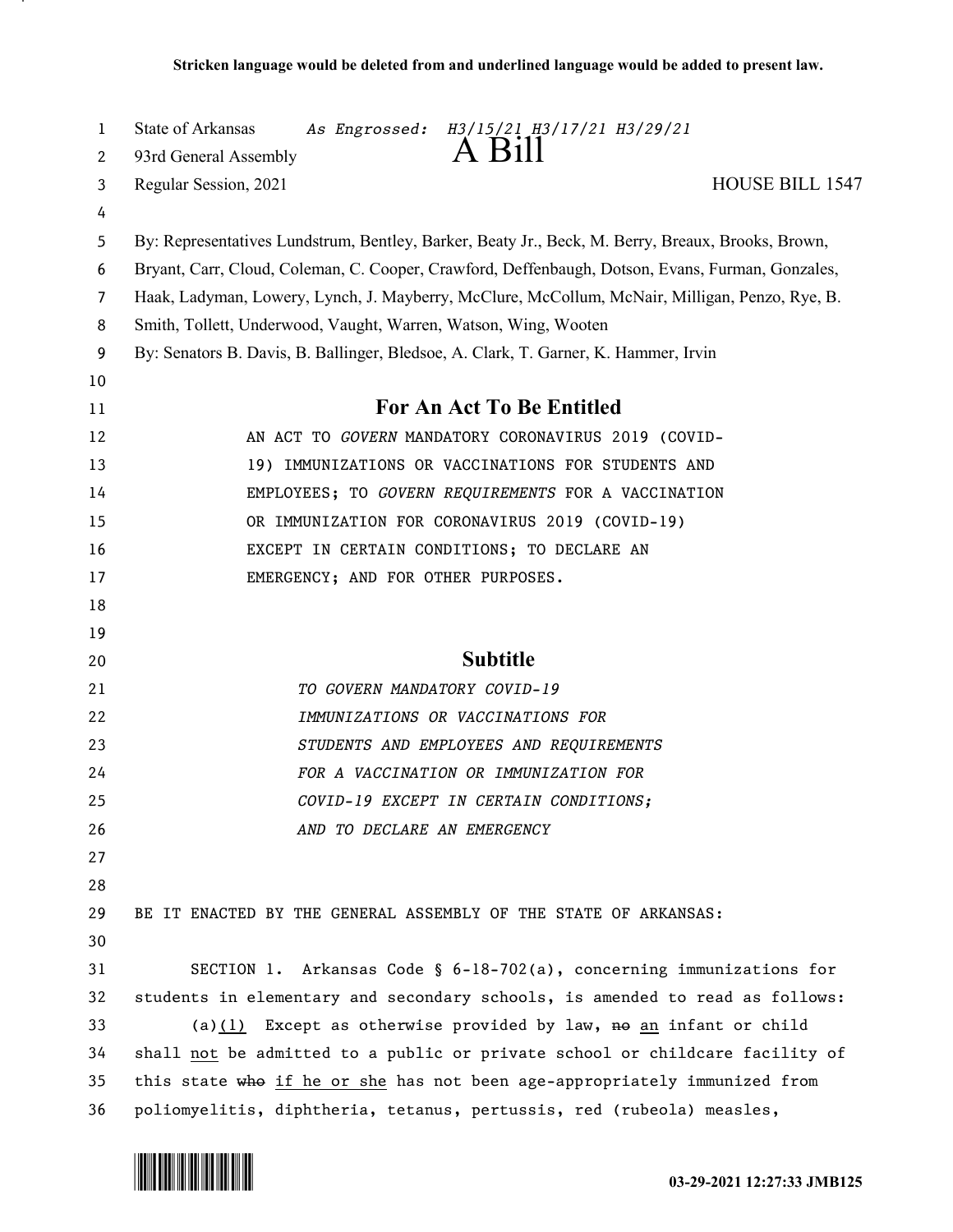## As Engrossed: H3/15/21 H3/17/21 H3/29/21 121 122 122 123 123 1247

| 1  | rubella, and other diseases as designated by the State Board of Health, as  |
|----|-----------------------------------------------------------------------------|
| 2  | evidenced by a certificate of a licensed physician or a public health       |
| 3  | department acknowledging the immunization.                                  |
| 4  | (2)(A) However, a public or private school or childcare facility            |
| 5  | of this state shall not require or mandate an infant or child to receive an |
| 6  | immunization or vaccine for the coronavirus 2019 (COVID-19) in order to be  |
| 7  | admitted to a public or private school or childcare facility of this state. |
| 8  | Subdivision $(a)(2)(A)$ of this section shall expire two<br>( <i>B</i> )    |
| 9  | (2) years from the date that the United States Food and Drug Administration |
| 10 | approved the immunization or vaccination for coronavirus $2019$ (COVID-19). |
| 11 |                                                                             |
| 12 | SECTION 2. Arkansas Code Title 11, Chapter 5, is amended to add an          |
| 13 | additional subchapter to read as follows:                                   |
| 14 |                                                                             |
| 15 | Subchapter 6 - Governing Mandatory Vaccination for Coronavirus 2019         |
| 16 | $(COVID-19)$                                                                |
| 17 |                                                                             |
| 18 | 11-5-601. Definitions.                                                      |
| 19 | As used in this subchapter:                                                 |
| 20 | (1) "Coerce" means:                                                         |
| 21 | The use of physical violence, threats, intimidation,<br>(A)                 |
| 22 | or retaliation with the purpose of causing a reasonable individual of       |
| 23 | ordinary susceptibilities to acquiesce when the individual otherwise would  |
| 24 | not;                                                                        |
| 25 | $(B)(i)$ The act of making conditional a private or public                  |
| 26 | benefit, including without limitation employment, promotion, or another     |
| 27 | employment benefit, with the purpose of causing a reasonable individual of  |
| 28 | ordinary susceptibilities to acquiesce when the individual otherwise would  |
| 29 | not.                                                                        |
| 30 | However, other positive incentives that are above or<br>(ii)                |
| 31 | beyond any expected compensation or benefit of employment shall not be      |
| 32 | included under the term "coerce"; or                                        |
| 33 |                                                                             |
| 34 | The use of any other means with the purpose of causing<br>(C)               |
| 35 | a reasonable individual of ordinary susceptibilities to acquiesce when the  |
| 36 | individual otherwise would not;                                             |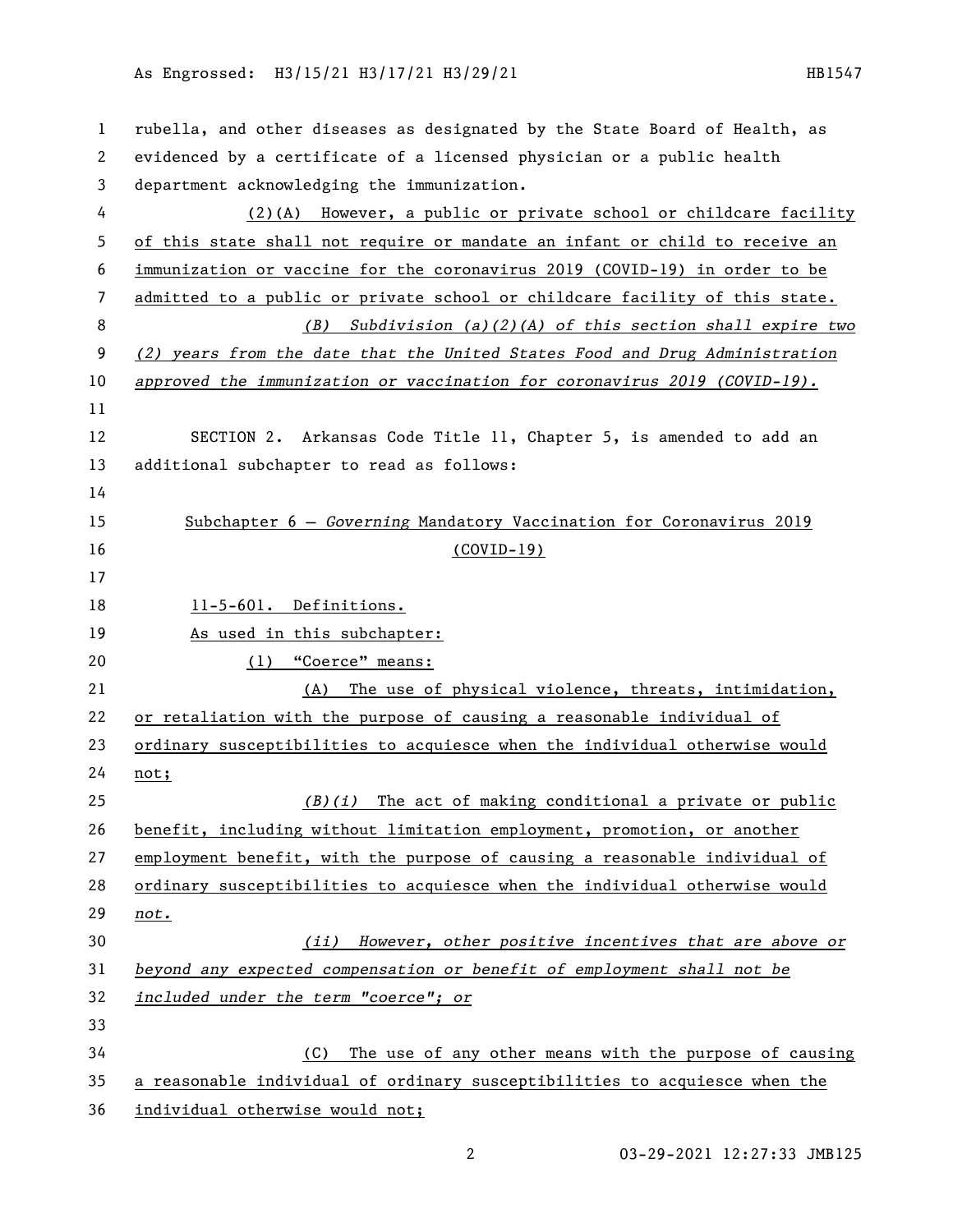| 1              | "Employee" means a person who:<br>(2)                                         |
|----------------|-------------------------------------------------------------------------------|
| $\overline{c}$ | Is employed by an employer; or<br>(A)                                         |
| 3              | Contracts to perform certain work away from an<br>(B)                         |
| 4              | employer's premises, uses his or her own methods to accomplish the work, and  |
| 5              | is subject to the control of the employer only as to the results of performed |
| 6              | work; and                                                                     |
| 7              | (3) "Employer" means:                                                         |
| 8              | An individual, partnership, association, corporation,<br>(A)                  |
| 9              | commercial entity, this state, or a political subdivision of this state; or   |
| 10             | A person or a group that acts directly or indirectly<br>(B)                   |
| 11             | in the interest of or in relation to an individual, partnership, association, |
| 12             | corporation, commercial entity, this state, or a political subdivision of     |
| 13             | this state.                                                                   |
| 14             |                                                                               |
| 15             | 11-5-602. Governing mandatory vaccination for coronavirus 2019 (COVID-        |
| 16             | $19$ ).                                                                       |
| 17             | (a) An employee may separate from his or her employment for good cause        |
| 18             | if the employer:                                                              |
| 19             | Coerces an employee into consenting to receive an<br>(1)                      |
| 20             | <i>immunization or vaccination for coronavirus 2019 (COVID-19);</i>           |
| 21             | Withholds the opportunity for career advancement from an<br>(2)               |
| 22             | employee who does not consent to receiving an immunization or vaccination for |
| 23             | coronavirus 2019 (COVID-19); or                                               |
| 24             | (3) Withholds a salary, wage increase, insurance, or insurance                |
| 25             | discounts from an employee who does not consent to receiving an immunization  |
| 26             | or vaccination for coronavirus 2019 (COVID-19).                               |
| 27             | (b) For purposes of unemployment laws, an employee establishes that he        |
| 28             | or she resigned for good cause connected with work if he or she self-         |
| 29             | certifies that he or she has a sincerely held personal belief against         |
| 30             | receiving an immunization or vaccination for coronavirus 2019 (COVID-19) and  |
| 31             | his or her employer require him or her to receive an immunization or          |
| 32             | vaccination for coronavirus 2019 (COVID-19).                                  |
| 33             | 11-5-603. Sunset.                                                             |
| 34             | This subchapter shall expire two $(2)$ years from the date that the           |
| 35             | United States Food and Drug Administration approved the immunization or       |
|                |                                                                               |

03-29-2021 12:27:33 JMB125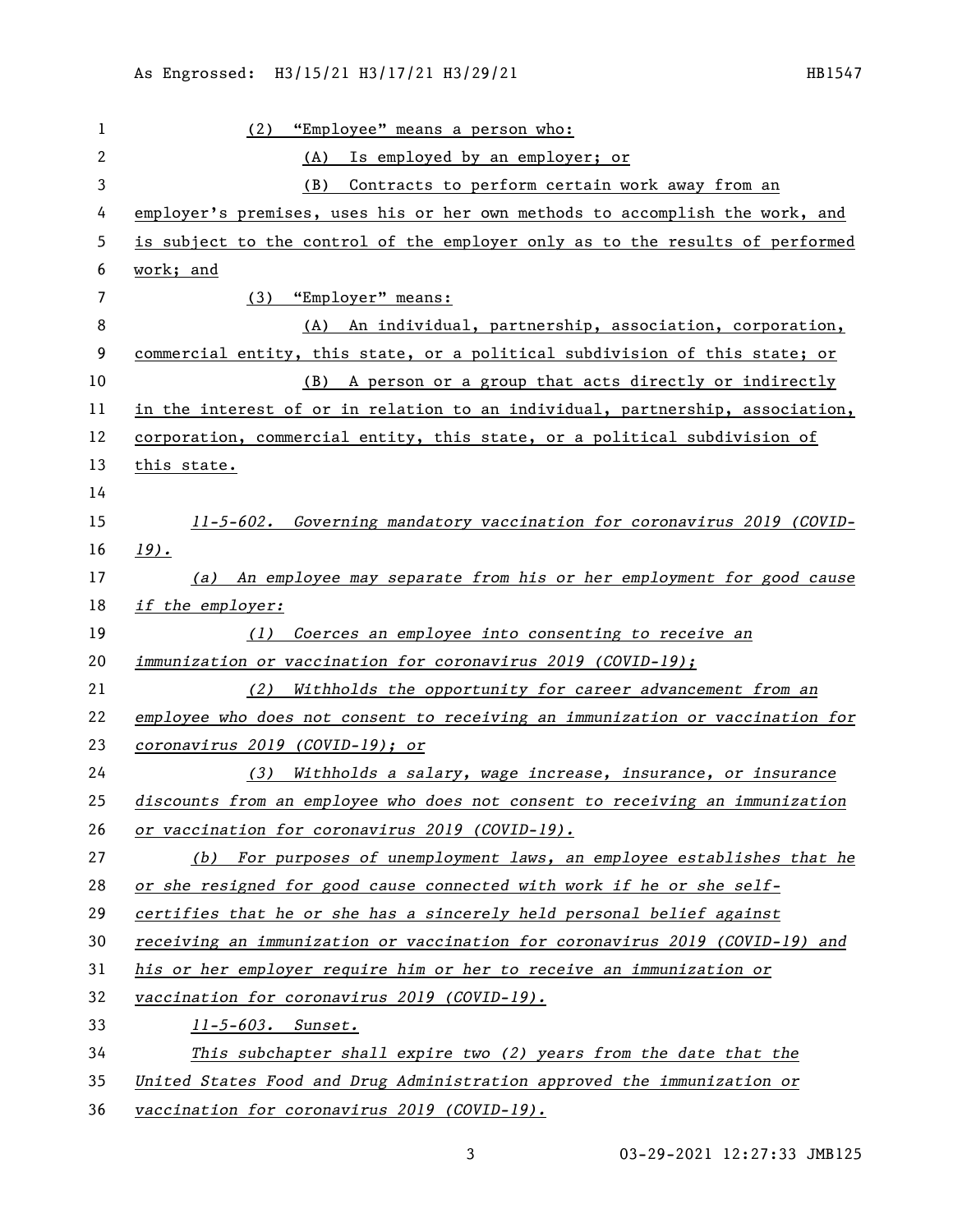| 1  |                                                                                |
|----|--------------------------------------------------------------------------------|
| 2  | SECTION 3. Arkansas Code § 11-10-513, concerning unemployment                  |
| 3  | disqualifications for voluntarily leaving employment, is amended to add an     |
| 4  | additional subsection to read as follows:                                      |
| 5  | $(d)(1)$ An employee who voluntarily leaves his or her work or is              |
| 6  | terminated by the employer as a result of an employer requirement to receive   |
| 7  | an immunization or vaccination for coronavirus 2019 (COVID-19) that violates   |
| 8  | the employee's sincerely held personal belief against receiving the            |
| 9  | immunization or vaccination for coronavirus 2019 (COVID-19) or of an           |
| 10 | employer's behavior under $\S$ 11-5-601 et seq. shall not be disqualified from |
| 11 | the receipt of benefits under this chapter.                                    |
| 12 | (2) An employee shall establish his or her sincerely held                      |
| 13 | personal belief against receiving an immunization or vaccination for           |
| 14 | coronavirus 2019 (COVID-19) based on a certification provided to the Division  |
| 15 | of Workforce Services on a form prepared by the division for this purpose.     |
| 16 |                                                                                |
| 17 | SECTION 4. Arkansas Code Title 20, Chapter 7, Subchapter 1, is amended         |
| 18 | to add an additional section to read as follows:                               |
| 19 | 20-7-141. Prohibition on requirement for vaccination or immunization           |
| 20 | for coronavirus 2019 (COVID-19) - Definitions.                                 |
| 21 | (a) As used in this section:                                                   |
| 22 | (1) "Early learning center" means a child daycare center, Early                |
| 23 | Head Start center, Head Start center, or stand-alone prekindergarten not       |
| 24 | attached to a school;                                                          |
| 25 | "Permanent disability" means a medically determined<br>(2)                     |
| 26 | condition, whether due to injury or disease, that is permanent and             |
| 27 | substantially affects one (1) or more major life activities of an individual;  |
| 28 | and                                                                            |
| 29 | "School" means:<br>(3)                                                         |
| 30 | An elementary school;<br>(A)                                                   |
| 31 | A secondary school;<br>(B)                                                     |
| 32 | A kindergarten;<br>(C)                                                         |
| 33 | (D)<br>A college;                                                              |
| 34 | A university;<br>(E)                                                           |
| 35 | A proprietary school; or<br>(F)                                                |
| 36 | (G)<br>A vocational school.                                                    |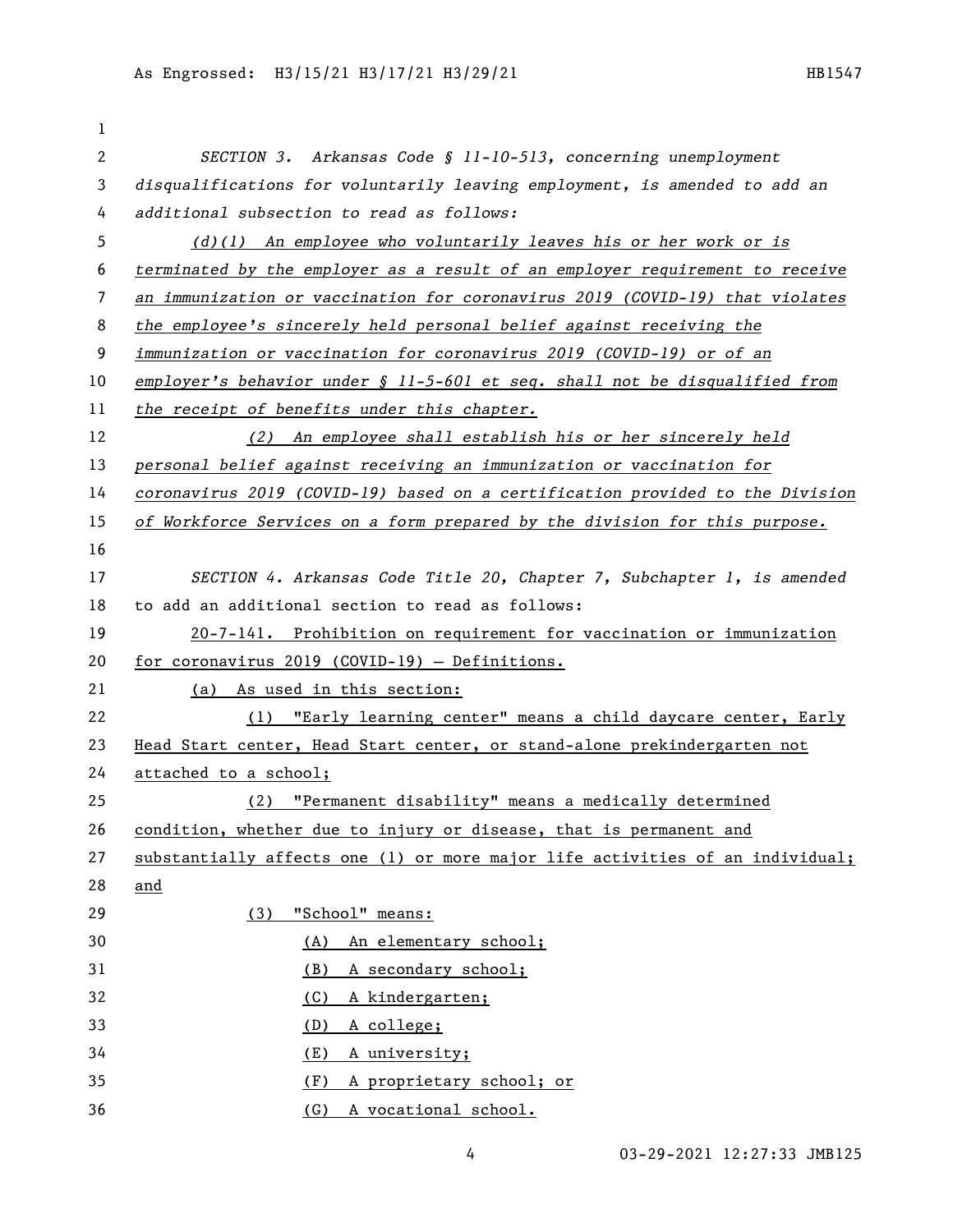| 1  | (b) If a vaccine or immunization for coronavirus 2019 (COVID-19)              |
|----|-------------------------------------------------------------------------------|
| 2  | approved by the United States Food and Drug Administration is not available,  |
| 3  | an individual is not required to receive a vaccination or immunization for    |
| 4  | coronavirus 2019 (COVID-19):                                                  |
| 5  | (1) For enrollment in a school or early learning center;                      |
| 6  | As a condition of employment; or<br>(2)                                       |
| 7  | As a condition for obtaining a licensure, certificate, or<br>(3)              |
| 8  | permit.                                                                       |
| 9  | If a vaccine or immunization for coronavirus 2019 (COVID-19)<br>(c)           |
| 10 | approved by the United States Food and Drug Administration is available, an   |
| 11 | individual is not required to receive a vaccination or immunization for       |
| 12 | coronavirus 2019 (COVID-19) for the circumstances described in subdivisions   |
| 13 | $(b)(1)-(3)$ of this section if the vaccination or immunization:              |
| 14 | (1) Has not been approved by the United States Food and Drug                  |
| 15 | Administration for at least two (2) years;                                    |
| 16 | (2) Is contradicted for a medical reason;                                     |
| 17 | (3) Is against a religious or philosophical reason; or                        |
| 18 | $(4)$ Is against the objection of a parent or guardian if the                 |
| 19 | individual is a minor.                                                        |
| 20 | $(d)(1)$ The department shall maintain information and data about the         |
| 21 | safety and efficacy of any vaccination or immunization for coronavirus 2019   |
| 22 | (COVID-19) approved by the United States Food and Drug Administration,        |
| 23 | including without limitation information and data on any risk of harm         |
| 24 | associated with the administration of the vaccination or immunization, on the |
| 25 | department's website.                                                         |
| 26 | The information and data described in subdivision $(d)$ (1) of<br>(2)         |
| 27 | this section shall be presented in a manner that is understandable and        |
| 28 | accessible to all individuals.                                                |
| 29 | (e) An individual shall not be discriminated against or coerced in any        |
| 30 | way for refusing to receive a vaccination or immunization for coronavirus     |
| 31 | <u>2019 (COVID-19).</u>                                                       |
| 32 |                                                                               |
| 33 | SECTION 5. Arkansas Code § 20-78-206(a)(2)(A), concerning the rules           |
| 34 | promulgated by the Division of Child Care and Early Childhood Education       |
| 35 | within the Childcare Facility Licensing Act, is amended to read as follows:   |
| 36 | $(2)(A)(i)$ However, $A\theta$ a childcare facility shall not continue to     |

03-29-2021 12:27:33 JMB125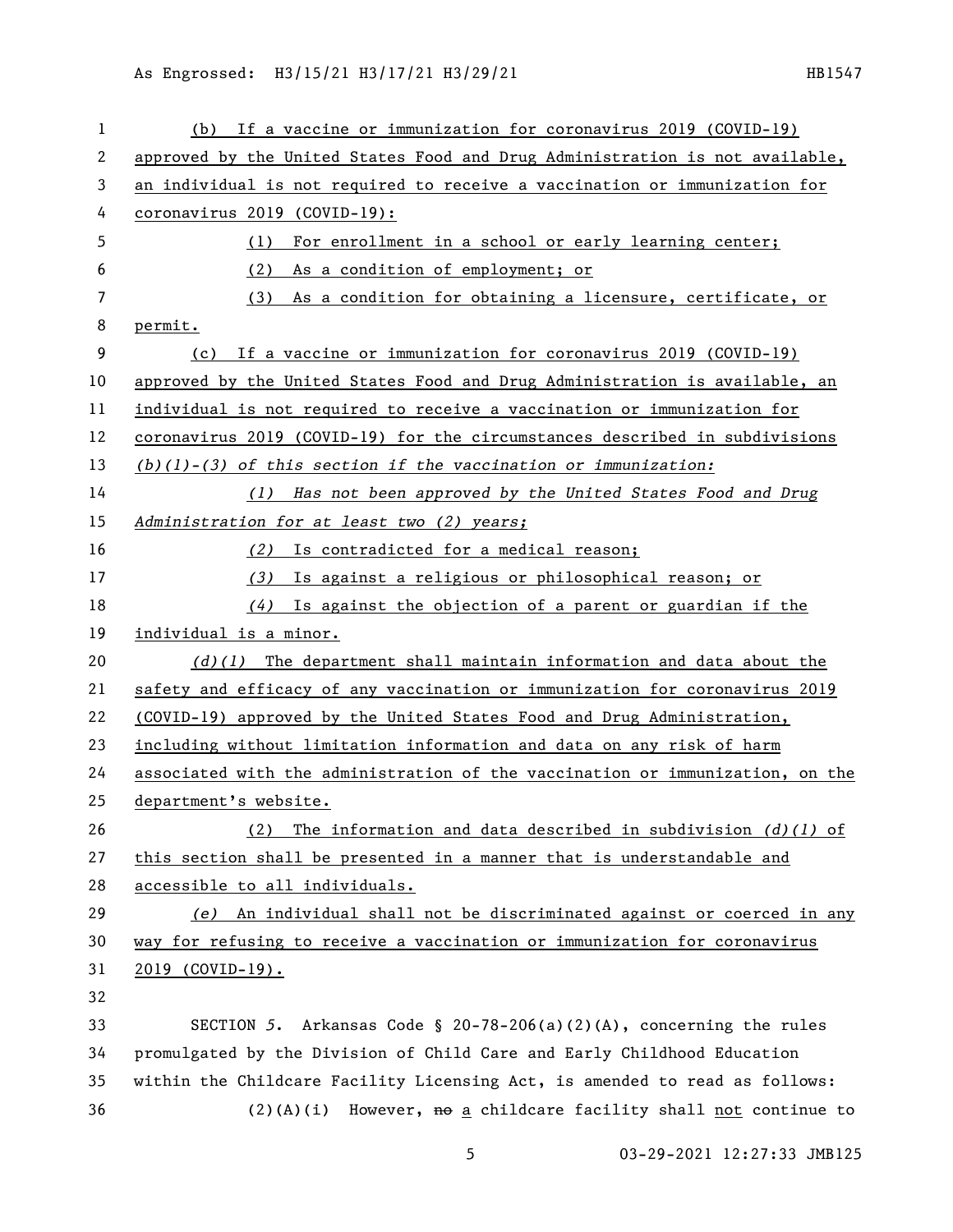As Engrossed: H3/15/21 H3/17/21 H3/29/21 HB1547

 admit a child who has not been age-appropriately immunized from poliomyelitis, diphtheria, tetanus, pertussis, red (rubeola) measles, rubella, and any other diseases as designated by the State Board of Health within fifteen (15) program days after the child's original admission. (ii)(a) The immunization shall be evidenced by a certificate of a licensed physician or a public health department acknowledging the immunization. (b) The division shall consult with the Secretary of the Department of Education or his or her designated representative in regard to rules relating to education. (iii)(a) However, a childcare facility shall not require or mandate an infant or child to receive an immunization or vaccine for the coronavirus 2019 (COVID-19) in order to be admitted to a childcare facility. *(b) Subdivision (a)(2)(A)(iii)(a) of this section shall expire two (2) years from the date that the United States Food and Drug Administration approved the immunization or vaccination for coronavirus 2019 (COVID-19).* SECTION *6*. DO NOT CODIFY. ARKANSAS CODE REVISION COMMISSION AUTHORIZATION. The Arkansas Code Revision Commission is directed to remove this act *from the Arkansas Code upon the expiration of the terms of this act. SECTION 7. DO NOT CODIFY. TEMPORARY LANGUAGE. Conditional mandate for vaccination. (a) If a variant of coronavirus 2019 (COVID-19) occurs and mutates to be a more virulent strain that impacts children within two (2) years from the date that the United States Food and Drug Administration approved the immunization or vaccination for coronavirus 2019 (COVID-19), then the Secretary of the Department of Health and the Governor shall request a meeting within two (2) weeks of discovery of the virulent strain of the: (1) Senate Committee on Public Health, Welfare, and Labor; and (2) House Committee on Public Health, Welfare, and Labor. (b)(1) In the meeting described in subsection (a) of this section, the* 

*Senate Committee on Public Health, Welfare, and Labor and the House Committee* 

03-29-2021 12:27:33 JMB125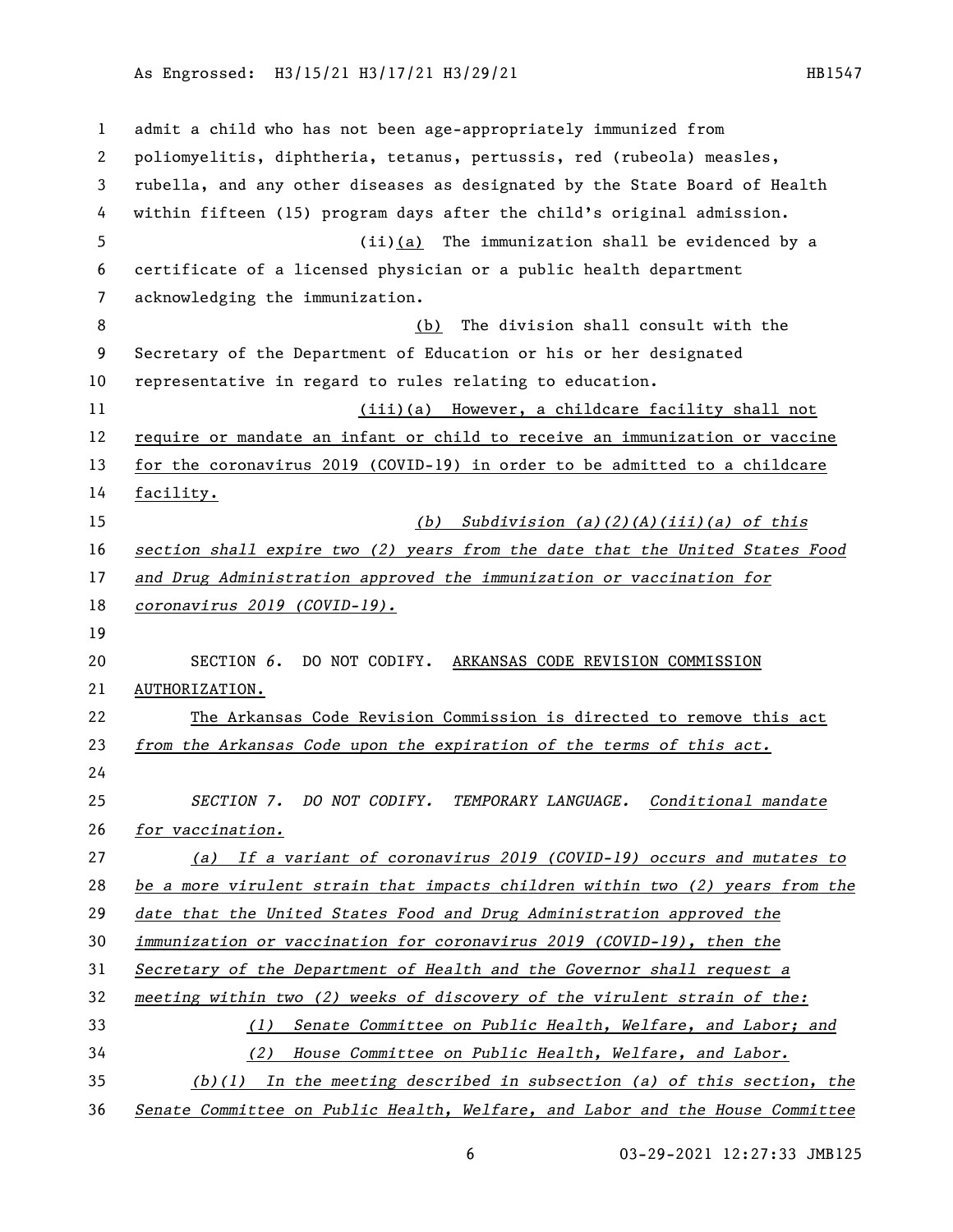As Engrossed: H3/15/21 H3/17/21 H3/29/21 121 122 122 123 123 1247

| 1  | on Public Health, Welfare, and Labor shall make recommendations regarding     |
|----|-------------------------------------------------------------------------------|
| 2  | vaccination of children.                                                      |
| 3  | (2) The recommendations shall be presented to the Legislative                 |
| 4  | Council for approval.                                                         |
| 5  | The recommendations may include a limited suspension of the laws<br>(c)       |
| 6  | under this act for students and school staff or a complete suspension of the  |
| 7  | laws under this act.                                                          |
| 8  | (d) If the recommendations include a suspension of the laws under this        |
| 9  | act, the standard exemptions for students may continue.                       |
| 10 |                                                                               |
| 11 | SECTION 8.<br>EMERGENCY CLAUSE. It is found and determined by the             |
| 12 | General Assembly of the State of Arkansas that in December 2020, several      |
| 13 | vaccines or immunizations for coronavirus 2019 (COVID-19) were approved for   |
| 14 | distribution to the citizens of the United States; that the State of Arkansas |
| 15 | has received limited quantities of vaccines or immunizations for coronavirus  |
| 16 | 2019 (COVID-19) and plans to make vaccinations or immunizations for           |
| 17 | coronavirus 2019 (COVID-19) available to citizens of this state through a     |
| 18 | phased process; that citizens of this state have expressed concerns about     |
| 19 | being forced to receive a vaccination or immunization for coronavirus 2019    |
| 20 | (COVID-19) without consideration of their religious, philosophical, or        |
| 21 | medical reasons or information about the safety of a vaccine or immunization  |
| 22 | for coronavirus 2019 (COVID-19); and that this act is immediately necessary   |
| 23 | to protect the safety and health of the citizens of this state who have       |
| 24 | religious, philosophical, or medical reasons for not receiving a vaccination  |
| 25 | or immunization for coronavirus 2019 (COVID-19) or who have concerns about    |
| 26 | the safety of a vaccine or immunization for coronavirus 2019 (COVID-19).      |
| 27 | Therefore, an emergency is declared to exist, and this act being immediately  |
| 28 | necessary for the preservation of the public peace, health, and safety shall  |
| 29 | become effective on:                                                          |
| 30 | The date of its approval by the Governor;<br>(1)                              |
| 31 | (2) If the bill is neither approved nor vetoed by the Governor,               |
| 32 | the expiration of the period of time during which the Governor may veto the   |
| 33 | bill; or                                                                      |
| 34 | (3) If the bill is vetoed by the Governor and the veto is                     |
| 35 | overridden, the date the last house overrides the veto.                       |
| 36 |                                                                               |